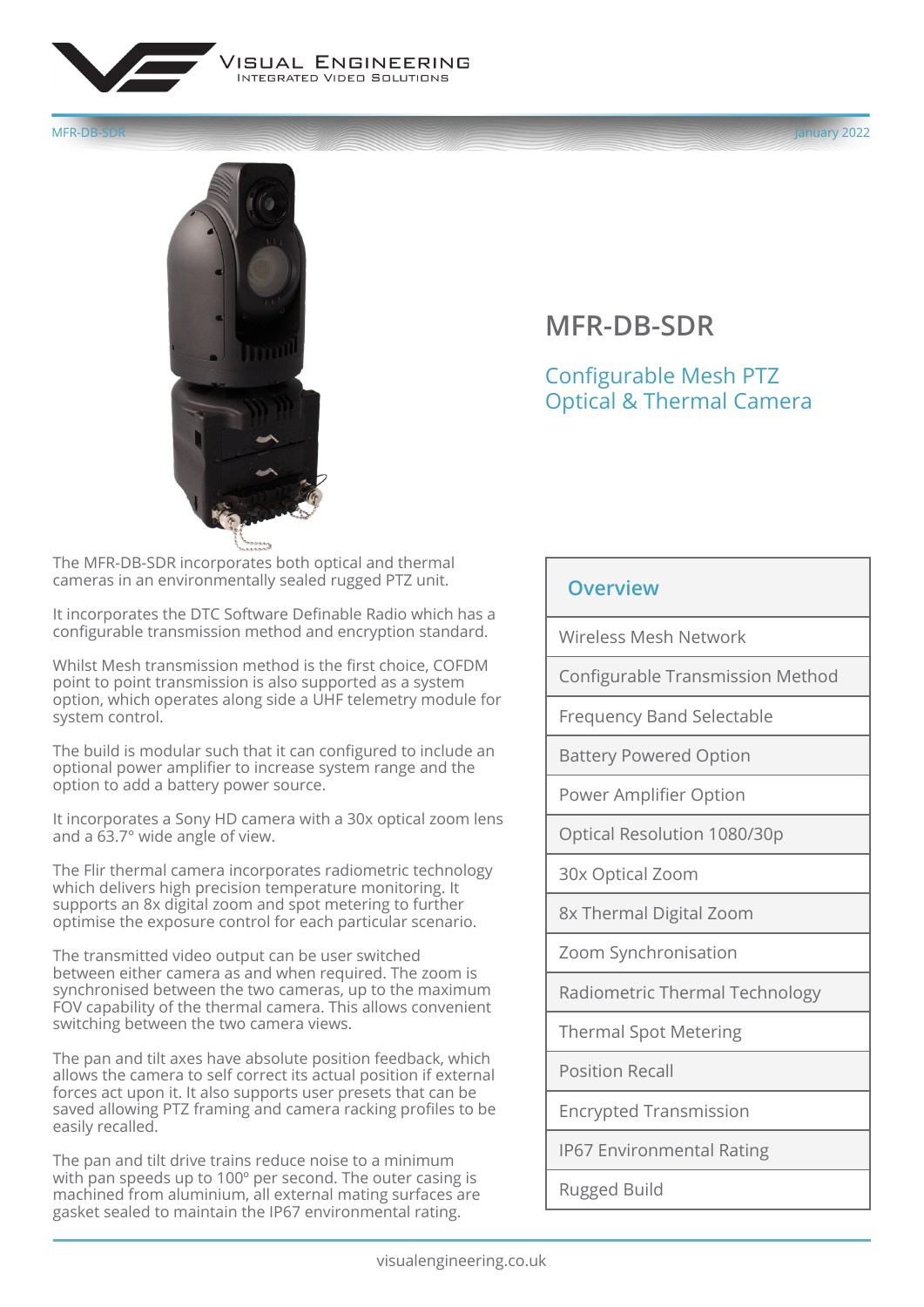

The MFR-DB-SDR can incorporate two additional build options of a dual battery power source, which allows low power batteries to be hot swapped without any interruption to system operation and a 2x1 Watt power amplifier, to improve the RF range.

The two add-on options to the base model leads to the unit being available in four different configurations as shown below.



MFR-DB-SDR-P-B MFR-DB-SDR-P-X



MFR-DB-SDR-X-B MFR-DB-SDR-X-X





visualengineering.co.uk